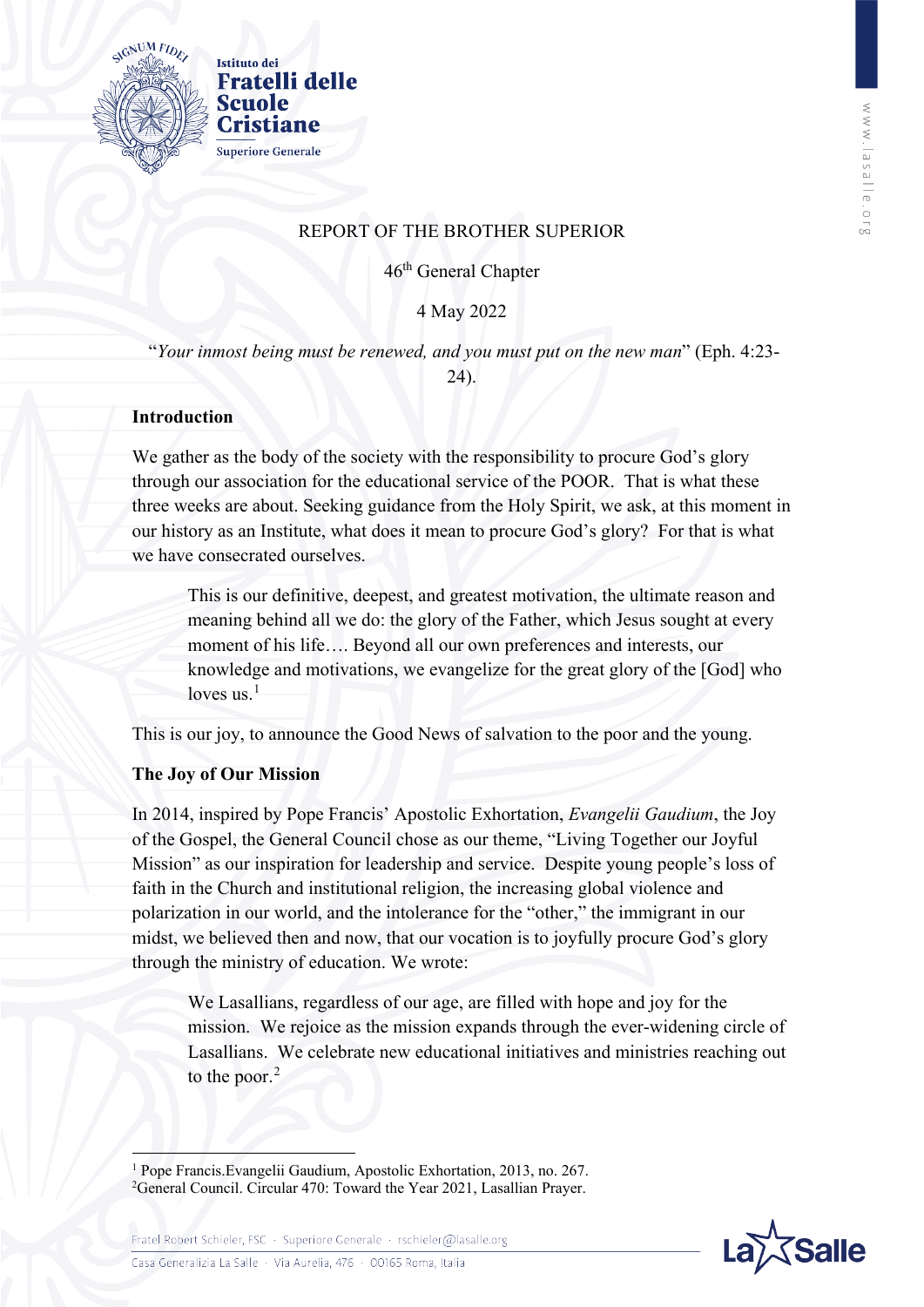It is from this fundamental inspiration that we are sent, as stated in The *Rule,*as "ambassadors and ministers of Jesus Christ…. Brothers who have consecrated their lives to God to bring the Gospel to the world of education".<sup>[3](#page-1-0)</sup>

During these three weeks, we will concern ourselves with many practical but important issues. While addressing the HOW to live our consecration and accomplish our mission, we must not lose sight of the WHY, why the Spirit called forth into existence this Lasallian charism to procure God's glory. We, Brothers and Lasallian Partners, are the inheritors of the charism given to Saint La Salle and the first Brothers.

Being a gift of the Spirit, the charism always exceeds our expectations and our precautions. It makes us go where we did not expect to go. It makes us look in directions that we did not anticipate. It imposes itself by the fruits its bears.<sup>[4](#page-1-1)</sup>

May our hearts be open to the unexpected and to whatever pathway the Spirit is inviting us.

#### **Two Priorities towards New Paths to Transformed Lives**

The Brothers of the General Council and I proposed two priorities for consideration by the General Chapter: *Leadership and Governance* and *Association for Mission*. We arrived at these two priorities from our lived experience, our attention to your reports, listening to your concerns, and visiting the Districts and Regions. In our visits, we had occasion to observe examples of the benefits derived from good leadership and governance structures, as well as effective formation programs for all those associated for the mission.

We also observed the many Brothers effectively exercising their threefold role today as defined in our Rule; our role as witness, as service and as communion. We are grateful for the many Brothers who demonstrate their love for children and young people by their witness to the Gospel. Consecrated men who set aside time for prayer and meditation to deepen the commitment to Jesus' project for the Reign of God; a commitment publicly expressed when each Brother pronounced first vows. Each one of us can recall how enflamed our hearts were for the vocation we were embracing. I am mindful of the words one Foundress addressed to her Sisters, "Be careful daughter, don't let the fire that I have enkindled in your heart, to serve me so fervently, ever die out."[5](#page-1-2) That fire still burns brightly in the lives of many Brothers across the Institute.

<u>.</u>

<span id="page-1-0"></span><sup>&</sup>lt;sup>3</sup> cf. The Rule, article 15.

<span id="page-1-1"></span><sup>4</sup> Schnieder, Jean-Louis FSC. The Lasallian Charism, Lasallian Studies, No. 13, p 235.

<span id="page-1-2"></span><sup>5</sup> St. Joan of Lestonnac.Quoted in Give Us this Day, 2 February 2021.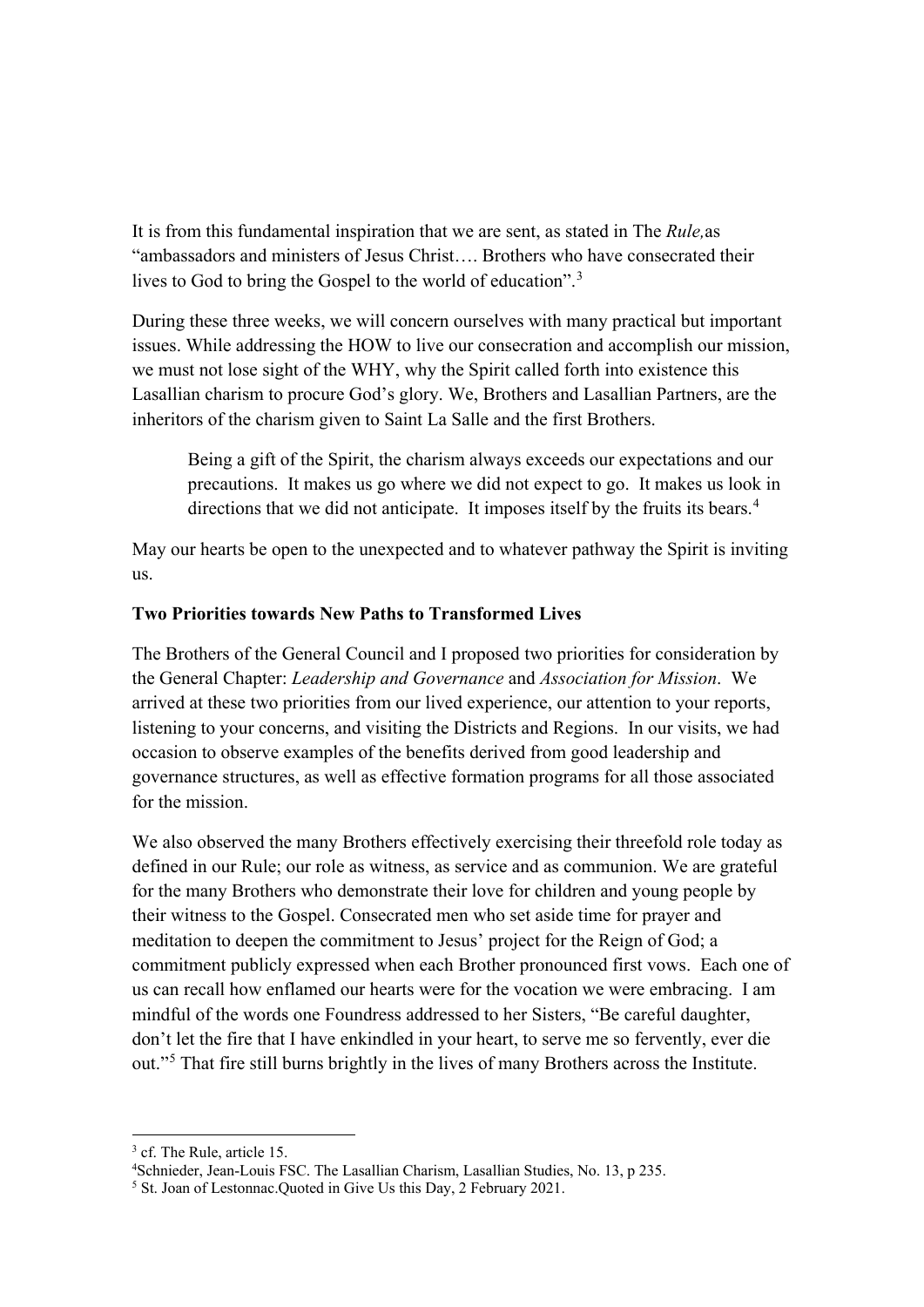What gives me hope for this Chapter and our future is the convergence of the General Council's two priorities with the proposals and recommendations coming from Phase one of AIMEL III and the International Strategic Committee (ISC). The first of the nine proposals from AIMEL states:

To assure the existence of a Model of Governance and a Model of Financial Sustainability that responds to and supports the style of Lasallian Association and that guarantees the vitality and continuity of the Lasallian Educational Mission.

Among the ISC recommendations:

The Center is the central governing body of the Institute working though Committees, Councils, Regions, and Districts in the conduct of the Institute's affairs. It is not necessarily a function, committee or a service located in Rome but a collection of "centers of excellence" that may be located wherever the expertise resides.

You will learn more about the outcomes from these two groups during the marketplace phase of the Chapter.

#### **The Path to Renewal**

The theme of this Chapter is Building new Paths to Transform Lives. During 1966 and 1967, the 39th General Chapter and the authors of the **Declaration of the Brother in the Modern World Today** began to envision our desired future. Each successive Chapter has moved us closer to the realization of the vision where the poor are at the center of the educational mission that is now shared among Brothers and Partners. "… [T]he needs of the poor is the source of renewal, just as it was the principal source of the foundation".<sup>[6](#page-2-0)</sup>

It has been, and continues to be, a long journey. For at least three decades, attentive to the promptings of the Holy Spirit, we have tried to discover the best structures and governance models for a mission shared with women and men of different faiths and cultures. We have both adapted existing structures and created new models at the District and Regional levels. We boldly launched *Mission 100+*at the 42nd General Chapter and the *Beyond the Border* initiative at the 45<sup>th</sup> General Chapter. We are partnering with other congregations in South Sudan and with the Marist Brothers in Fratelli projects.

<span id="page-2-0"></span><sup>—&</sup>lt;br>6 <sup>6</sup>Sauvage, Michel.The Fragile Hope of a Witness, Lasallian Studies, No. 18, 2014, p. 489.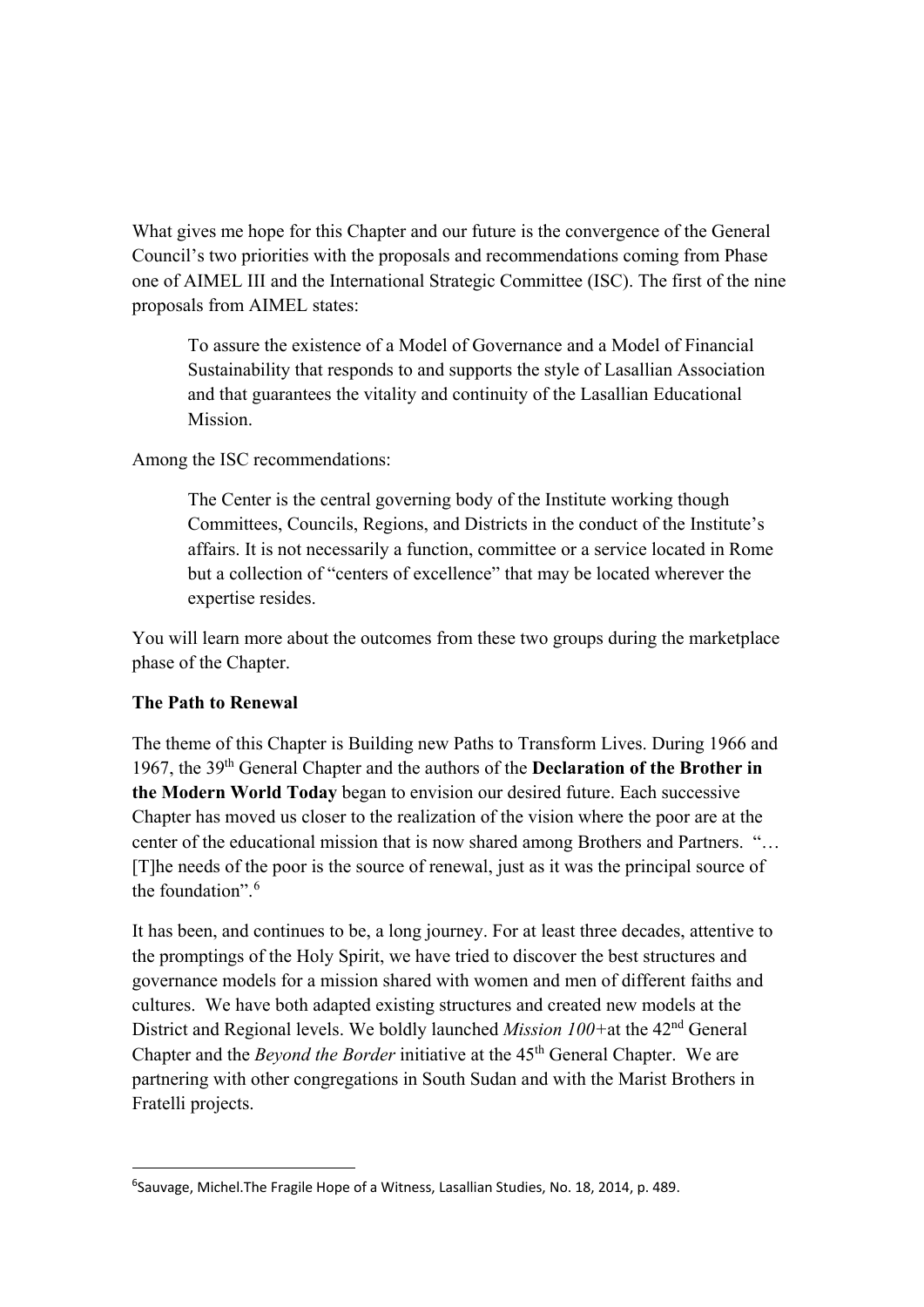The *Mission 100+* and *Beyond the Border* initiatives are examples of efforts undertaken in the spirit of the  $39<sup>th</sup>$  General Chapter's and the Declaration's call for renewal to bring our charism closer to the educational ministry in service of, and with, the poor. We recognize, as did the authors of the Declaration and Capitulants to the 39<sup>th</sup> General Chapter that "the vitality of an institute becomes evident and is strengthened by establishing new enterprises…. Such initiatives ought to respond to the real needs of time and place...or otherwise be established in favor of the most disadvantaged."<sup>[7](#page-3-0)</sup> Furthermore, "[p]riority should be given to service in those areas where the shortage of apostolic workers and educators is most strongly felt".[8](#page-3-1)

It is important to emphasize the mutuality of this desire for greater mission presence with the poor. Presence among the poor is as much for the Brother deepening his consecration to God as it is for the poor's well-being and dignity. The Declaration of the Brother of the Christian Schools in the World Today is very clear on this point:

It is urgent that every Brother make his own the decision of Saint John Baptist de La Salle to go to the poor "with the heart of a poor person."[9](#page-3-2)

An authentic service of the poor in the apostolate of education will contribute greatly to integrate at a deeper level the personal life of each Brother, helping him to overcome more easily the difficulties encountered by those who have made Jesus Christ the foundation of their entire life.<sup>[10](#page-3-3)</sup>

De La Salle's own personal conversion is the inspiration for these convictions. The world of the artisans and the poor in De La Salle's day was:

A world where mastery of their destiny was escaping entirely from [them], a world which was heading towards ruin, loss of meaning, division; a world losing itself in a fateful repetition of the same gaps, the same errors, the same impossibilities....<sup>[11](#page-3-4)</sup>

When we read De La Salle's Meditations for the Time of Retreat,

One is struck by the strength of how he was affected by this discovery of the reality of the world of the poor, in his soul, his heart all his being… how much he was touched in the depths of his being by the despair which filled this world

 $\overline{\phantom{a}}$ 

<span id="page-3-0"></span> $7$  The Declaration: The Brother of the Christian Schools in the World Today. The 39<sup>th</sup> General Chapter, 1967, 49.5.

 $8$  Ibid. 49.6

<span id="page-3-2"></span><span id="page-3-1"></span> $9$  Ibid. 34.2.

<span id="page-3-3"></span><sup>10</sup> Ibid. 34.3

<span id="page-3-4"></span><sup>&</sup>lt;sup>11</sup> Schneider, Jean-Louis, FSC. The Lasallian Charism, Lasallian Studies, No. 13, p. 240.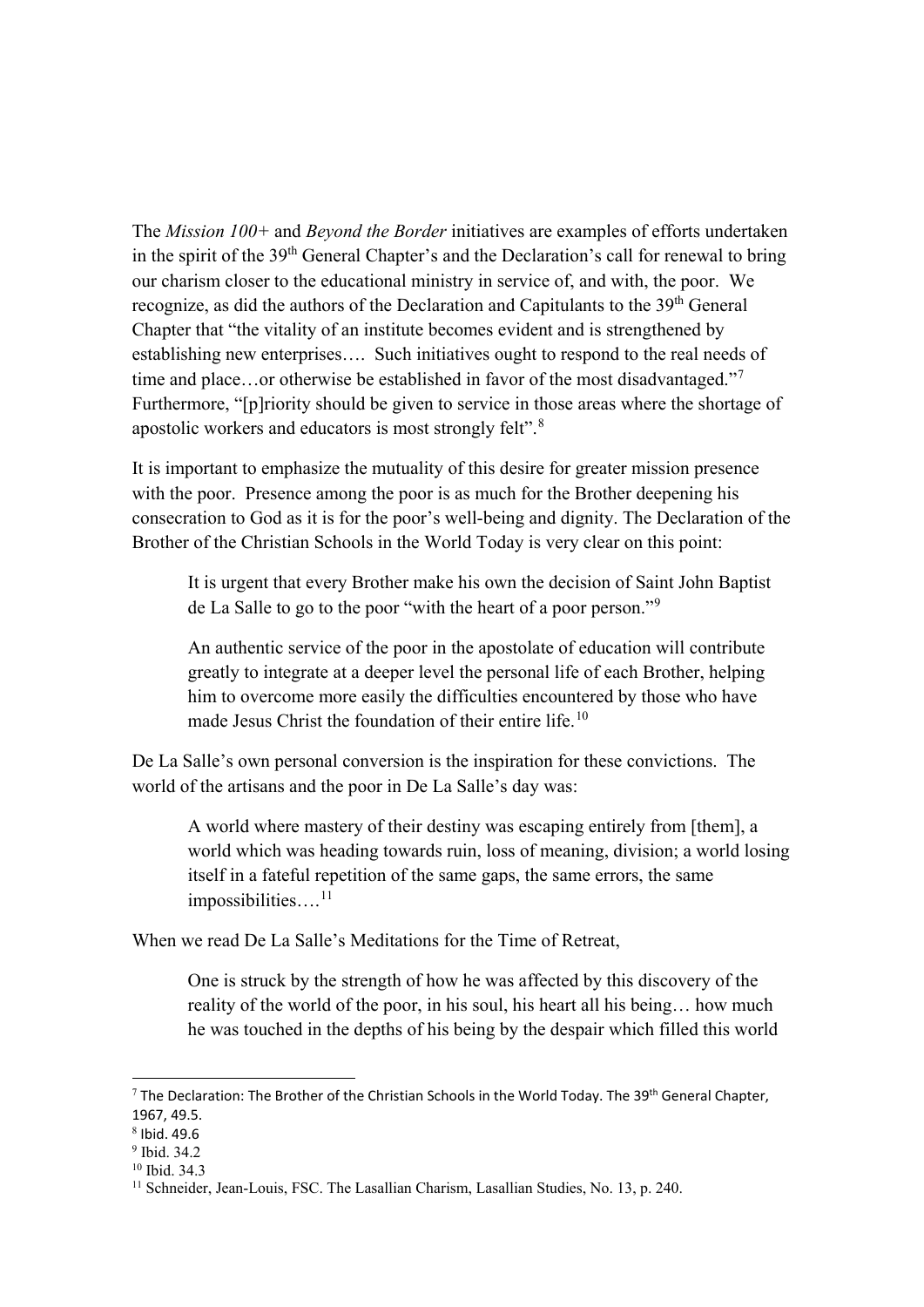and enclosed it, almost in an institutional manner, in failure, while dehumanizing it. $12$ 

Does this world still exist for many of today's poor and working class? Has this not been one more manifestation of the pandemic?

For our Founder the poor are the "sacraments" of Jesus Christ. Jesus came into our world as a poor man. That is why the poor are "our" spiritual "teachers."<sup>[13](#page-4-1)</sup>

Pope Francis too reminds us of the primacy of the poor for the realization of the Reign of God:

We are called to find Christ in them, to lend our voice to their causes, but also to be their friends, to listen to them, to speak for them, and to embrace the mysterious wisdom which God wishes to share with us through them.<sup>[14](#page-4-2)</sup>

This dream and hope for the renewal of our mission among the poor and working classes is as valid today as it was 60 years ago. But is it only one dimension for the realization of our continuing renewal, and not necessarily the most challenging.

## **Spiritual Renewal**

Frequently, in my communications with you, I recalled the crises De La Salle experienced in 1690-1691. In his biography of De La Salle, Canon Blain succinctly describes the crises:

This was the sad situation of the pious Founder at the end of 1690: after so many sacrifices, after so many difficulties and labors, after so many crosses and persecutions, after so many apparent successes, he found himself in almost the same state as he had been ten years before. He had few Brothers; his work had progressed hardly at all; he was afraid it would be destroyed.[15](#page-4-3)

De La Salle realized it was not enough to professionally prepare his teachers. He had to create men of the Spirit. The Lasallian project would only be successful if it was built on a firm spiritual foundation. After the crisis of 1691, he would dedicate the rest of his life creating men firmly attuned to the Holy Spirit.

**.** 

<span id="page-4-0"></span><sup>12</sup> Ibid. p. 241.

<span id="page-4-1"></span><sup>&</sup>lt;sup>13</sup>Sauvage, Michel & Campos, Miguel. Announcing the Gospel to the Poor. (English translation) 1981, p. 107.

<span id="page-4-2"></span><sup>14</sup> Pope Francis. Evangelii Gaudium, Apostolic Exhortation, 2013, no. 198.

<span id="page-4-3"></span><sup>&</sup>lt;sup>15</sup> Quoted in Announcing the Gospel to the Poor, English translation, p. 146.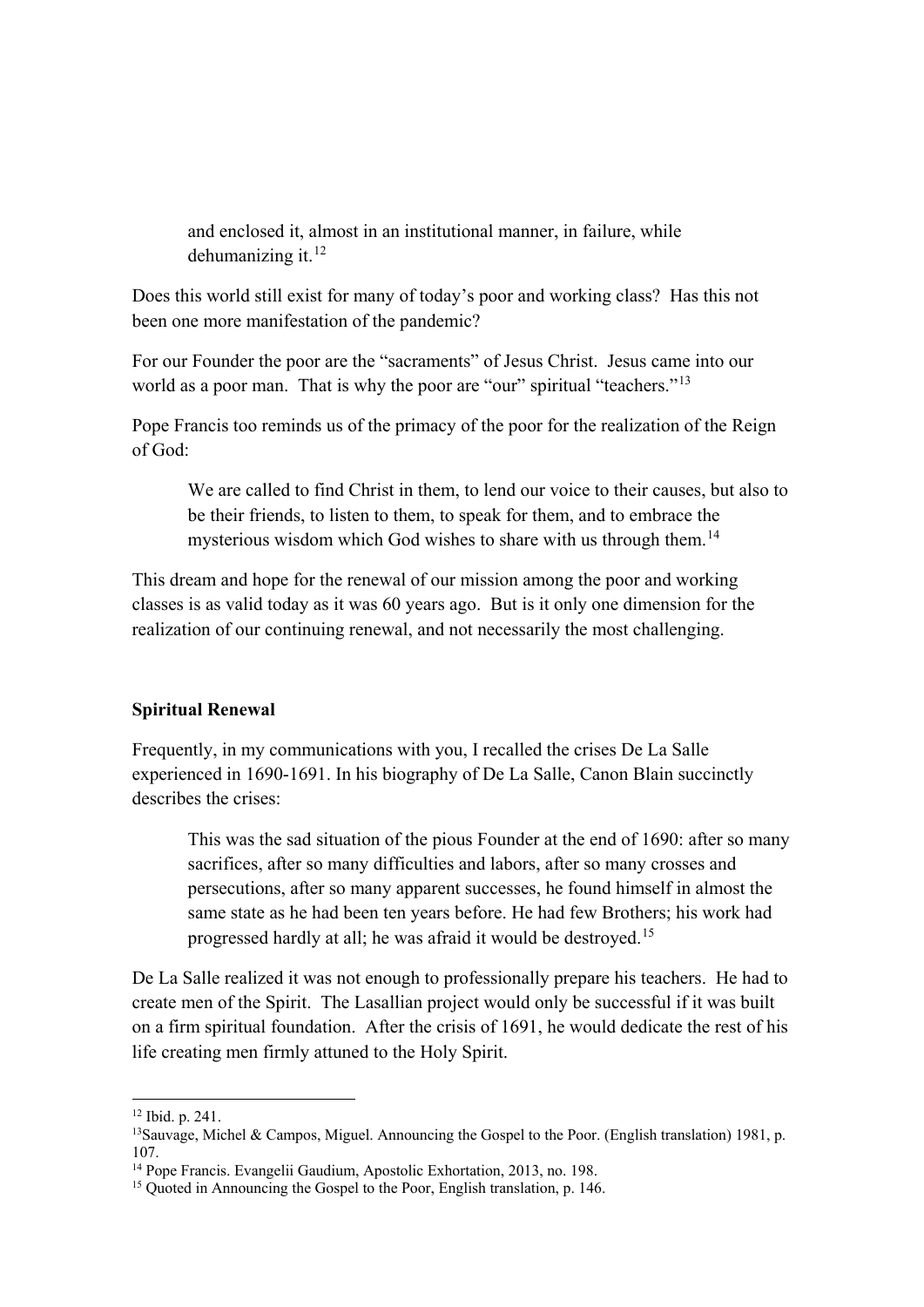Brothers, it is the same today. From the time of the Declaration of the Brother in the Modern World Today, and every General Chapter that followed, we too are called to be men of the Spirit:

The adapted renewal of the Institute will become a reality to the extent that each Brother, each community, and all the various councils and chapters give themselves to the work of spiritual renewal. "Even the best adaptation to the needs of our times will fail to produce their effect unless they are motivated by a spiritual renewal" (PC 2e). Accordingly, each Brother is invited to renew himself spiritually.<sup>[16](#page-5-0)</sup>

The Declaration elaborated further on the imperative of our spiritual renewal.

Renewal does not happen without an awareness of being loved by God and a conviction that the Brother's vocation is a call to love. This indispensable spiritual renewal cannot occur, however, without forcefully taking into consideration what constitutes the life of the world and of the Church: the signs of the times are at the heart of our will to renew.[17](#page-5-1)

In light of the pandemic and the incessant proclamations of a "new normal," what are the signs of the times today crying for a response from us?

There is no doubt we have made good progress in our renewal. We have been responding to our changing reality with the good decisions relative to shared mission, Lasallian association and service to the poor. The Institute, Districts and Regions provide excellent initial and continuing formation programs. We have witnessed and accompanied thousands of new Lasallian vocations; women and men embracing the Lasallian charism is a sign of the times. One reason we speak of new models of governance and leadership is with these Lasallian vocations in mind. The creation of mission councils and assemblies called for by previous Chapters, where Partners and Brothers are taking responsibility for the mission, are steps in the direction of new models.

I believe this Chapter can leave as its legacy, our greater commitment to these three elements I just mentioned, shared mission, Lasallian association and service to the poor. These are the pathways to the personal and institutional conversion past Chapters have been calling us. To do so, the time has come to take prophetic risks and fully embrace

<u>.</u>

<span id="page-5-0"></span><sup>&</sup>lt;sup>16</sup> The Declaration: The Brother of the Christian Schools in the World Today. The 39th General Chapter, 1967, 3.1.

<span id="page-5-1"></span><sup>&</sup>lt;sup>17</sup> Sauvage, M.The Fragile Hope of a Witness, Lasallian Studies, No. 18, 2014, p. 521.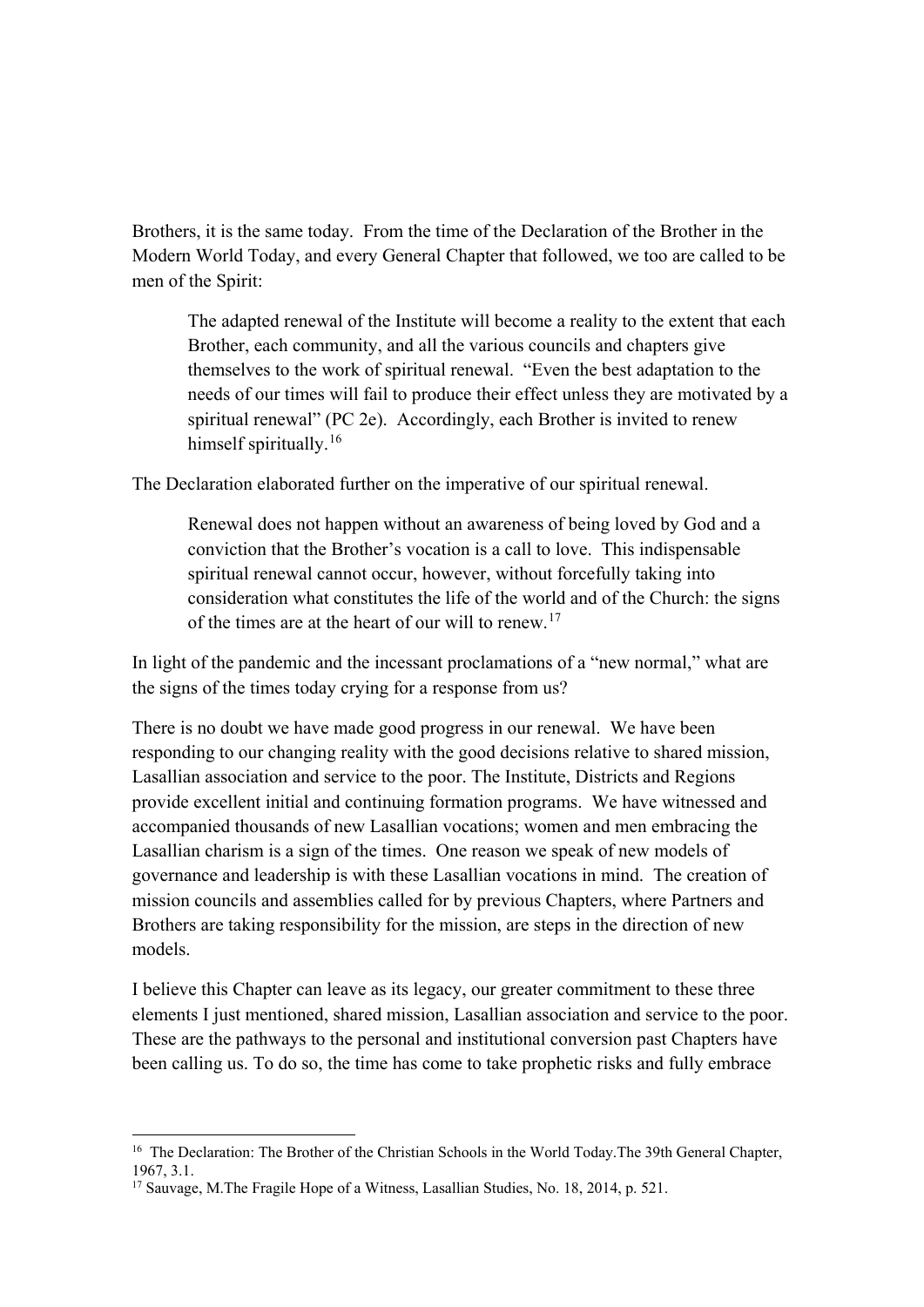them across the global Lasallian Family with the accompanying formation and the identification of leadership at every level.

When the General Council identified its two priorities, it was to highlight that we must be even more intentional in ensuring our models empower shared governance. In a number of Districts, it is happening. That it is firmly established and guaranteed at the regional and Institute levels should be a priority for the next seven years. We don't expect the Chapter to offer a definitive governance model in these three weeks, but we do hope a clear direction will be offered for developing a model before the next General Chapter.

Regarding Association for mission, it encompasses not only the mission we share with our Partners and their formation for the mission, but also initiating and nurturing new forms of community life, communities of Brothers and Partners, communities of Partners, communities of Brothers.

Furthermore, by proposing our two priorities, we are not ignoring other important aspects of our lives as Brothers or for the mission – such as our fraternal life in community, Brother vocations and quality formation programs. Capitulants before us wrestled with these elements and left us rich reflections and guidelines for faithfully and fully living our "yes" to God.

## **Lessons of the Pandemic**

The pandemic impacted the work force and how we work, it has impacted educational institutions and how we educate, it has impacted the healthcare industry and how we minister to the sick, and it has impacted the emotional lives of children and young people entrusted to our care. Our world has changed. What meaning does a changed world have for us?

We have been attentive to learning the lessons of the pandemic and exploring what might come in a post-pandemic society. Those initial learnings and explorations were published in, *Reimagining our Life as Brothers* (2020), *Lasallian Mission Moving Forward Plan* (2020), and the study of *Some Implications of the COVID-19 Pandemic* (2021). Yet, even before the pandemic, many realized that in the constant call for the renewal of the Institute, more was needed than simply improving what we were already doing or refining existing systems.<sup>18</sup> Now is the time for this Chapter and AIMEL III to apply the lessons learned.

<span id="page-6-0"></span><sup>&</sup>lt;u>.</u> <sup>18</sup>Cf. Pope Francis. Fratelli Tutti: On Fraternity and Social Friendship, Encyclical Letter, 2020, p. 3.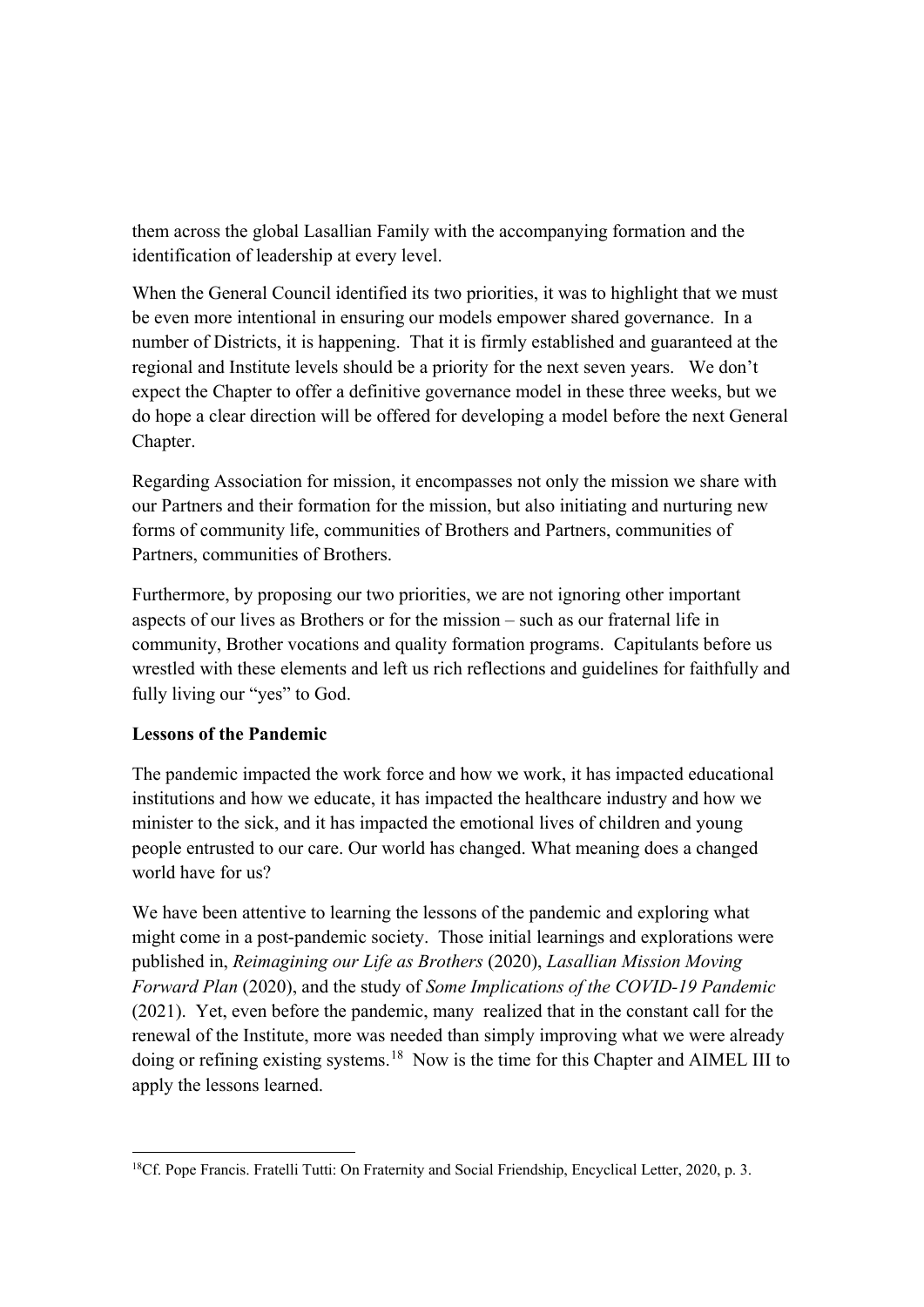#### **The Fidelity and Wisdom of our Senior Brothers**

Others too perceive the moment is opportune. In my last pastoral letter I quoted a Lasallian Partner's appreciation for the wisdom of our senior Brothers.In response, several senior brothers wrote to me convinced it is time to realize the dreams of past Chapters in a more complete manner. That is, to put the poor and the working classes at the center of our evangelizing mission. A 91 year-old Brother, for example, who participated in two General Chapters, wrote a reflection for his District at the beginning of Lent. In it, he referenced the passages from Matthew and Luke's gospels that speak of Jesus at the beginning of his public ministry. He wrote:

Both Matthew (4: 1-11) and Luke (4: 1-13) speak of Jesus' days in the desert to focus on his mission to announce the Good News, a new covenant for building another pathway to reach our living, loving God. So, too, will it be for us over the next forty days but not without dying to old paths, only to live again resurrected with new ones better suited to realize the vision and dreams of our founding Brothers.

Toward this end the 46th Chapter will be composed of delegates from among our principal Brothers and Partners who through discussion, prayer and discernment will hand on to us decisions for our acceptance. Therefore, it is all the more necessary over the next forty Lenten days for us to pray, listen to those inklings of faith shared by the Holy Spirit to prepare ourselves to receive these directives in order to envision our own pathways within our Region.

He concluded his reflection with these words:

Senior Brothers have lived through many Chapters since Vatican II. Each has been a step advancing our God-given privilege to reach out, to catechize and to teach the poor. Yet, as important as these past Chapters have been, the next Chapter may be the most significant given the times in which we live. New pathways are imperative.[19](#page-7-0)

Similarly, other senior Brothers spoke of a cycle ending in the life of the Institute, and a new one on the horizon. They suggest we are on the threshold of a transformation as we re-imagine who we are and for whom we are at this moment in our lives as followers of Jesus.

## **The Path to Transformation**

 $\overline{\phantom{a}}$ 

<span id="page-7-0"></span><sup>19</sup> Coogan, Colman FSC. Lenten Reflection (District of Eastern North America) 2022.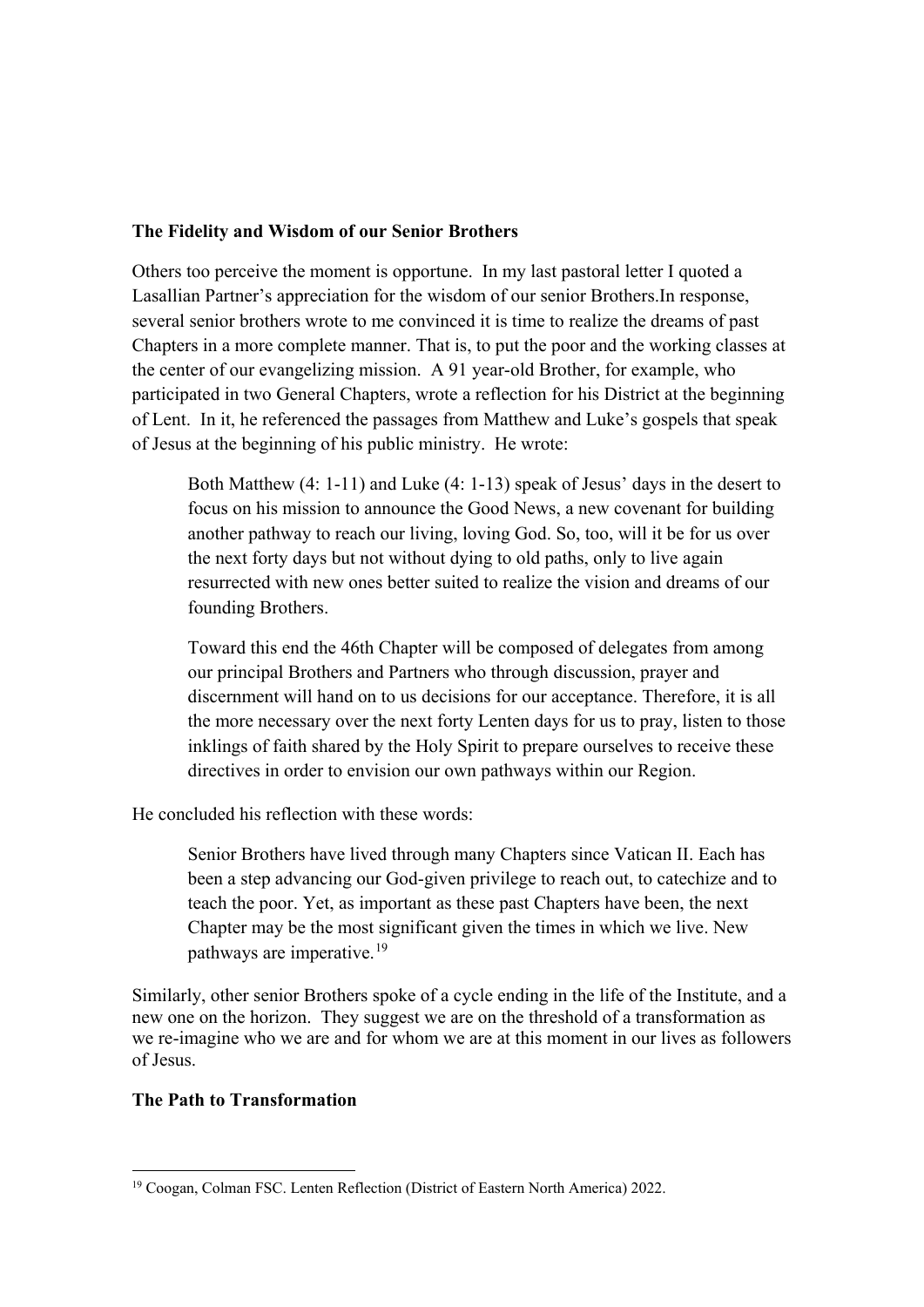We are still very close to Easter Sunday, the transformation of the earthly Jesus to the resurrected and transformed Christ. Transformation is one element of the theme of AIMEL III. In his 2006 Easter Vigil homily, Pope Benedict XVI said the resurrection "ushered in a new dimension of being, a new dimension of life, in which, in a transformed way, matter too was integrated and through which a new world emerges… It is clear this event is not just some miracle from the past…. It is a qualitative leap in the history of 'evolution' and of life in general to a new future, toward a new world which, starting from Christ, already continuously permeates this world of ours, transforms it and draws it to itself."[20](#page-8-0)

Perhaps not on the same scale, but I do believe we are called to take a qualitative leap of faith, breaking the bonds of structures that may be holding us back from the dreams of the renewal Chapter of 1966-67 and the Declaration. It will not be a completely blind leap as we have been preparing ourselves for decades. Many of you in this room are ready to take that leap. I know you are. Brothers, *Mission 100+* and *Beyond the Borders* are examples of putting our feet in the water of service with the poor. It is time for the Institute take the proverbial plunge, that leap of faith with our entire body, the body of the society.

In our document, *Re-imaging our Lives as Brothers* we spoke of transformation and the growth opportunities the pandemic is bringing us.

Growth comes when we grieve what we have lost but do not succumb to a kind of paralyzing regret. Instead we hear a new call from the Spirit, a call in the voices and lives of the poor to whose suffering is only deepened by the crisis. We are presented with an opportunity to question our own way of living, our own economic privilege, our own use of resources. Creative and life-giving energy is unleashed when we accept the grace in learning what the virus has exposed, namely, that the "normal" was marked by inequities and injustices.<sup>[21](#page-8-1)</sup>

We further said:

**.** 

Growth comes when we open ourselves to the possibility that some of what we were doing pre-virus are things we should no longer be doing, and that the old … must give way to the new. We grow when we discover in every moment, every stage, and every setback an opportunity. Creative and life-giving energy

<span id="page-8-1"></span><span id="page-8-0"></span><sup>&</sup>lt;sup>20</sup>Delio, Ilia.The Emergent Christ,pp. 75-76.<br><sup>21</sup> Brothers of the Christian Schools.Reimagining Our Life as Brothers, 2020, p. 7.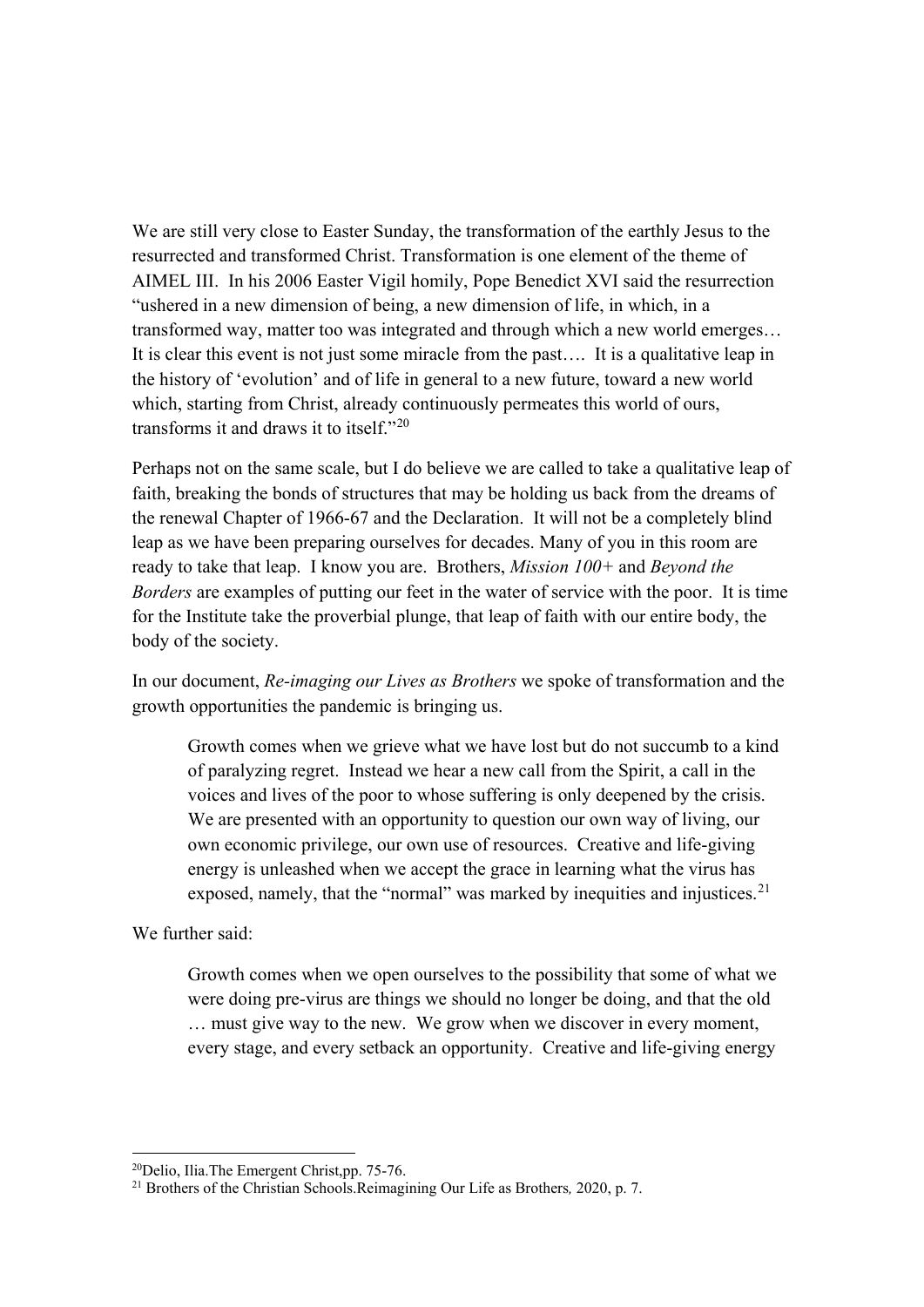is unleashed when we accept the grace of our calling as men who are consecrated for others.[22](#page-9-0)

Was this not the lesson learned by De La Salle in 1690-1691?

I am sure that each of you can point to new and creative initiatives in your own Districts in the last decades. However, I ask you: have we been bold enough? Do we have the boldness and creativity of John Baptist de La Salle? His boldness to leave Reims and the guarantee of security offered by the Archbishop; his boldness to give the greater portion of his patrimony away in that severe winter of 1684 rather than to ensure the sustainability of the Brothers and the first schools; his boldness to rely on Divine Providence and to pledge fidelity to the fledgling work with Gabriel Dolin and Nicolas Vuyart.

I believe we are now ready to take a leap of faith similar to the leap taken by John Baptist de La Salle when he and the first Brothers set out on a new path that transformed their lives and the lives of generations of children and young people. AIMEL III and the  $46<sup>th</sup>$  General Chapter are moments of grace offered to us as we boldly strive to discover the next steps on our pathway to the future.

However, the boldness and creativity necessary today is much more than the creation of a dynamic strategic plan. We are called to be bold like Jesus who came to set the world on fire and who has entrusted us to keep the fire burning in the hearts of our communities and educational centers.

In the last two years there has been much conversation around a "new normal" for our world and our Church, for organizations, businesses and education. This Chapter and AIMEL III must give guidance to the Institute and the Global Lasallian Family to the form and shape for our "new normal," so as to procure the Glory of God.

# **Conclusion**

Those who sat is this hall before us paved the pathway we traverse today. Those who sat in these seats erected the signposts to guide our path. To us is given the opportunity to transform the pathway into a boulevard accommodating the thousands of Lasallian vocations the Holy Spirit sends us to accomplish God's will for the children and youth deprived of a quality education. This is our moment not to stand on the balcony while life passes below, to use Pope's Francis' image, but to be the protagonists of the "new normal."

<span id="page-9-0"></span><sup>&</sup>lt;u>.</u> 22Ibid. p. 8.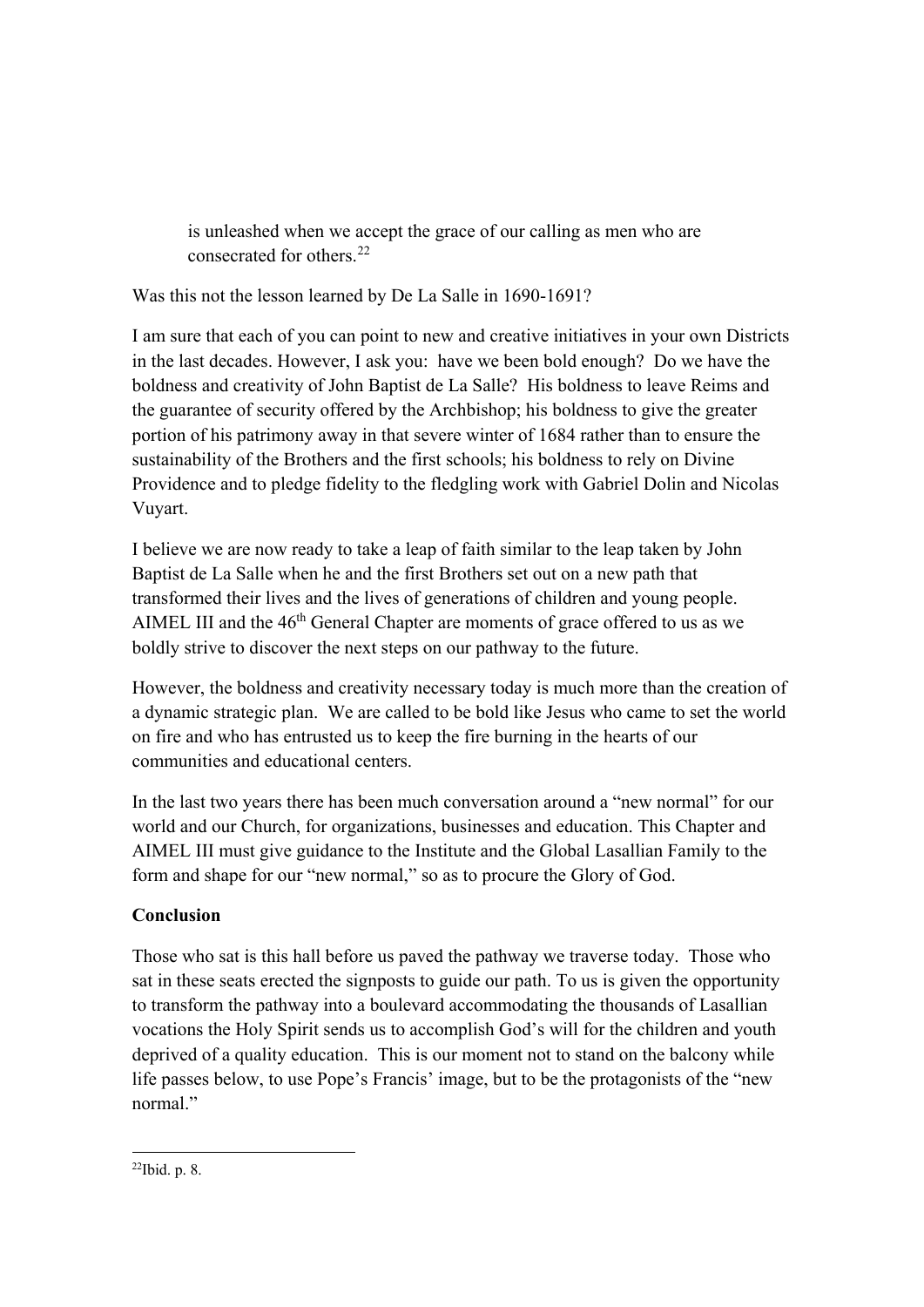Together we are called to remain imaginative and generative. The very qualities that have sustained us through our history are the qualities that will sustain us today: our simplicity of life, solidarity with the poor, and trust in the loving presence of God. The unity and continuity of this sacred charism and mission which God has entrusted us is in our hands.<sup>[23](#page-10-0)</sup>

To do so, three phrases have been suggested to help us in transitioning to a new normal: self-awareness, solidarity, and self-sacrifice.

- Self-awareness to realize that change might have to come from within. We are stewards of the Institute Patrimony. Our responsibilities must be eventually passed on to the next generation, with the understanding that the mission is larger than our existing responsibilities and has a longer time span.
- Solidarity and support in seeing initiatives through to their successful outcomes. We need to act together in word and deed for the sake of the continuity of the Lasallian charism and support each other beyond our existing responsibilities to fulfill the vision of St John Baptist de La Salle.
- Self-sacrifice to give up something, personal or otherwise, to achieve the common good so as to be of greater service to our mission and the Church as a global Lasallian Family.[24](#page-10-1)

How prescient our Founder was in leaving us the invocation, *Live Jesus in our hearts. Forever!* In these weeks, whatever we begin, whatever we promise to undertake, whatever new path we choose to set out on, "we must begin with our hearts. It is where hope is born"<sup>[25](#page-10-2)</sup> and where courage is found. The head can hold us back since it is too easy to rationalize why we should not boldly take a leap of faith. That is why we must listen to our hearts; that's where Jesus is and he will lead the way.

So we pray:

**.** 

… We ask you, Father, Son and Holy Spirit,

who guide all things in our lives as Partners and Brothers,

to grant us

<span id="page-10-0"></span><sup>23</sup>Brothersofthe Christian Schools. ReimaginingOurLife as Brothers*,* 2020, p. 14.

<span id="page-10-1"></span><sup>&</sup>lt;sup>24</sup> Report of the International Strategy Committee.

<span id="page-10-2"></span><sup>&</sup>lt;sup>25</sup> O'Leary, Daniel. "Beginning with our Hearts," The Tablet, 7 January 2017.